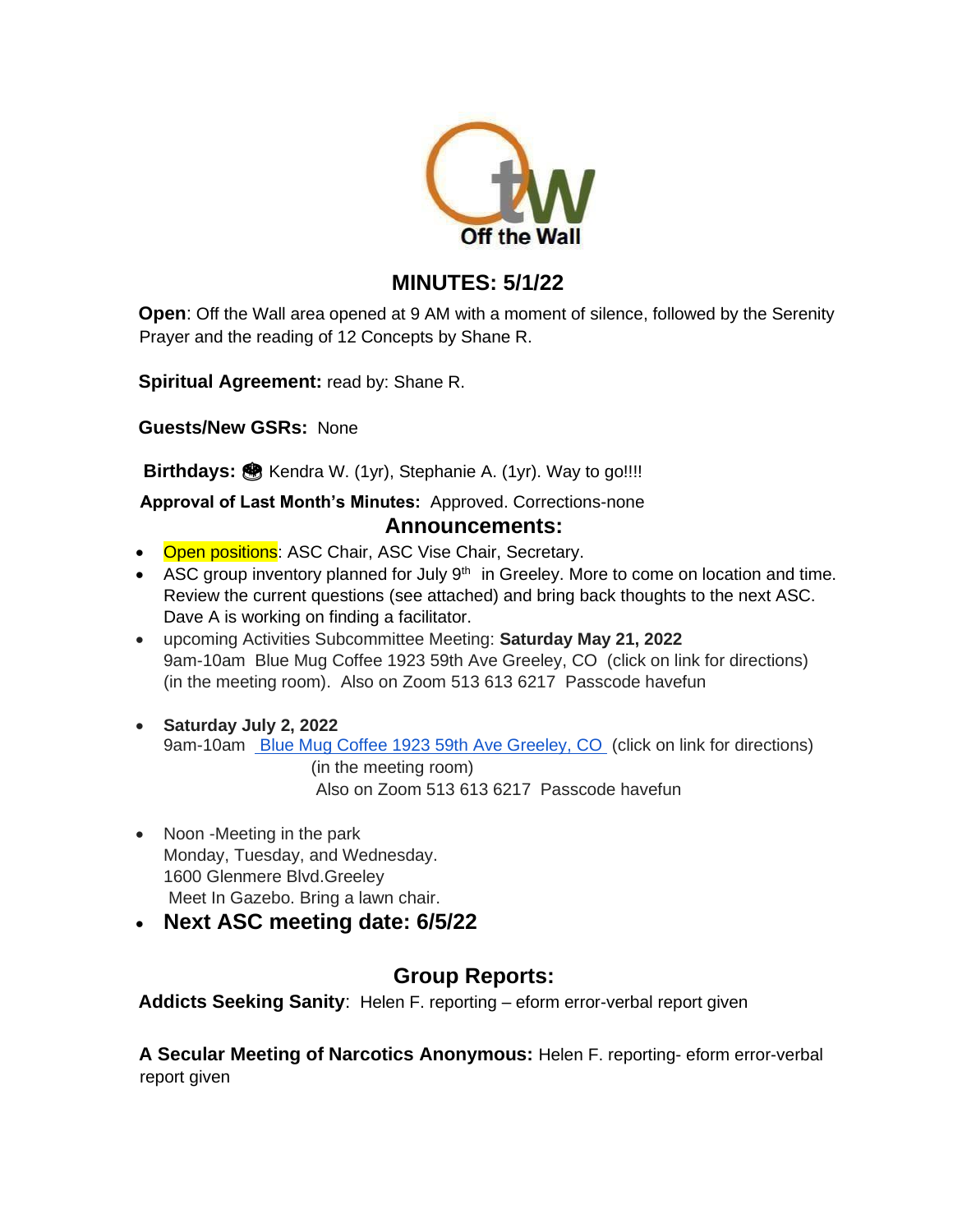**Breaking the Cycle:** Lauren C. reporting- eform error-verbal report given

**Drugbusters:** Lyndsay M. reporting – 531 S College Ave, Saturday Hybrid 11:00, Sunday Literature Study Zoom 5:30, Donation of \$10 to area

**Earned My Seat:** Maurice C./Shelly R. reporting –

Group announcements for area tomorrow Maurice GSR for Earned My Seat Our meeting meets Thursday & Friday 6-7pm Saturday 10-11am Location is 1501 academy ct suit 100 Our meeting still looking for support. Our average attendance is 4-10 people. Our Saturday meeting will move outside starting June 4th Will be at Edora Park , Eastside by the horseshoes. Our 7th tradition we collected \$143.00 and we will be making a donation to region of \$30.00 We also have an area donation from March that still needs to be made.

Earned My Seat's Saturday will be meeting back outside while the weather is warm. This will begin 6/4/22 @ Edora park on the Eastside. This will be on the Riverside entrance. Meeting will still be held 10-11am reading our JFT and corresponding page from Basic Text.

Maurice GSR for Earned My Seat Our meeting meets Thursday & Friday 6-7pm Saturday 10-11am

Location is 1501 academy ct suit 100

Our meeting still looking for support. Our average attendance is 4-10 people.

Our Saturday meeting will move outside starting June 4th Will be at Edora Park , Eastside by the horseshoes.

Our 7th tradition we collected \$143.00 and we will be making a donation to region of \$30.00

We also have an area donation from March that still needs to be made.

**Freed from Insanity**: Dana I. reporting – Freed From Insanity meets at 102 E. 3rd Street in Loveland. We currently have 3 meetings per week - Tuesdays, Fridays & Sundays, all at 7 pm. Meetings are going well - attendance and 7th are both strong.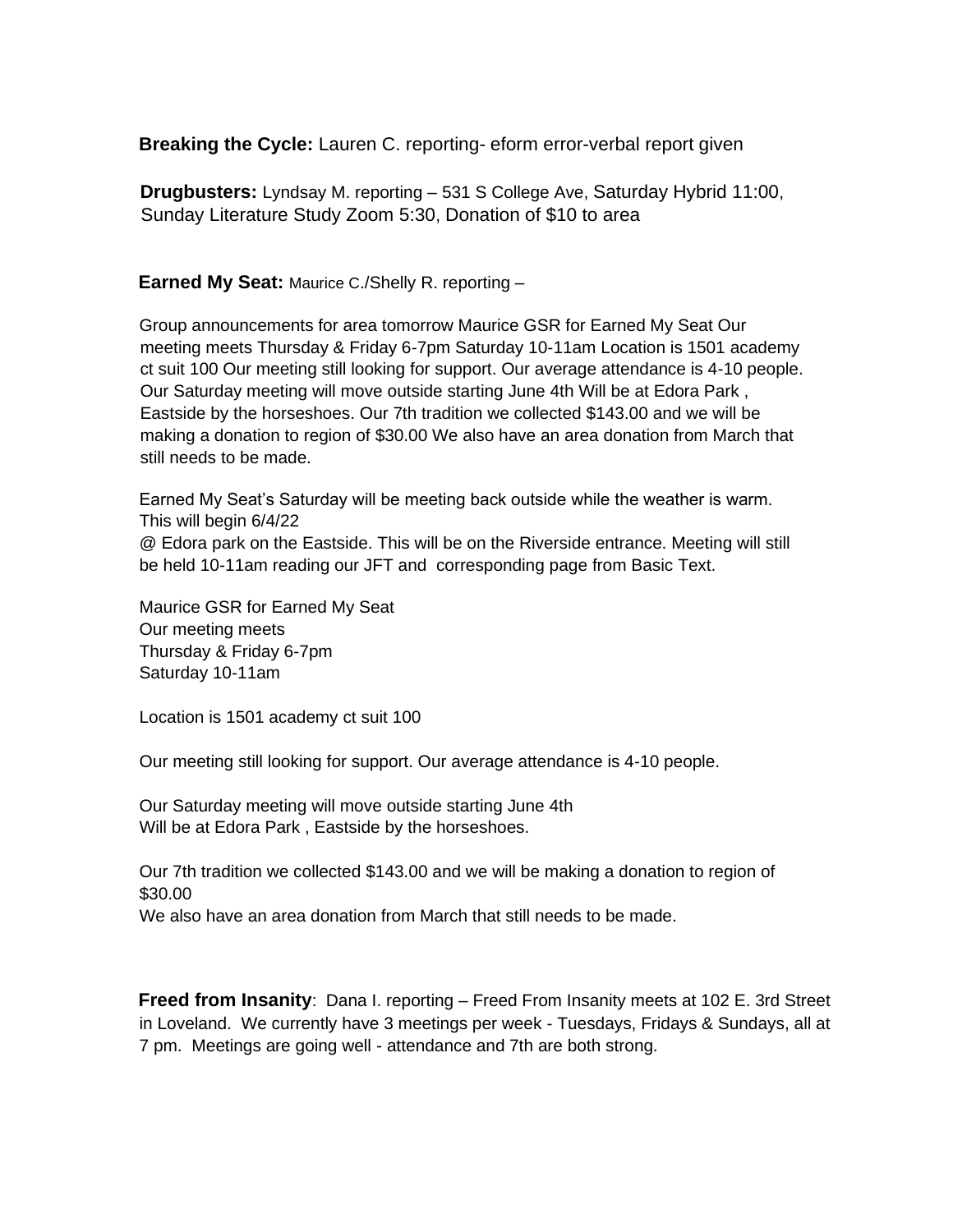We have a speaker meeting the last Sunday of each month @7 pm at the same location. If you are interested in speaking, please reach out to our 'Speaker Seeker' Shane R. to sign up.

Our Group Conscience is the last Sunday of each month @ 2:30 at the same location.

Concerns: None

Votes: N/A

Area Donation: \$50

Lit Order: \$106.45

GSR: Anna B.

Alt GSR: Dana I. (reporting for May 1)Dana I. (reporting for May 1)

**Fun Addicts:** Todd reporting – verbal report

**Greeley Bonfire:** LaShon reporting-verbal report

**Hope Shot:** Patrick G. reporting – All is well, meeting attendance is steady across all of our meetings.Beginning Monday May 9 th , we will move our meetings back outside to 301 E **Stuart** 

on the south lawn. Meetings will be held at our current location until then. We have a literature order of \$48.75 and an area donation of \$50.25. Thank you!

**Just for Today:** Jerry D. reporting – Just For Today 1015 9th Avenue, Greeley, CO

Tuesday 7:00pm book study Thursday 12:00pm open meeting Friday 6:00pm open meeting Saturday 12:00pm open meeting

Group meeting attendance is increasing.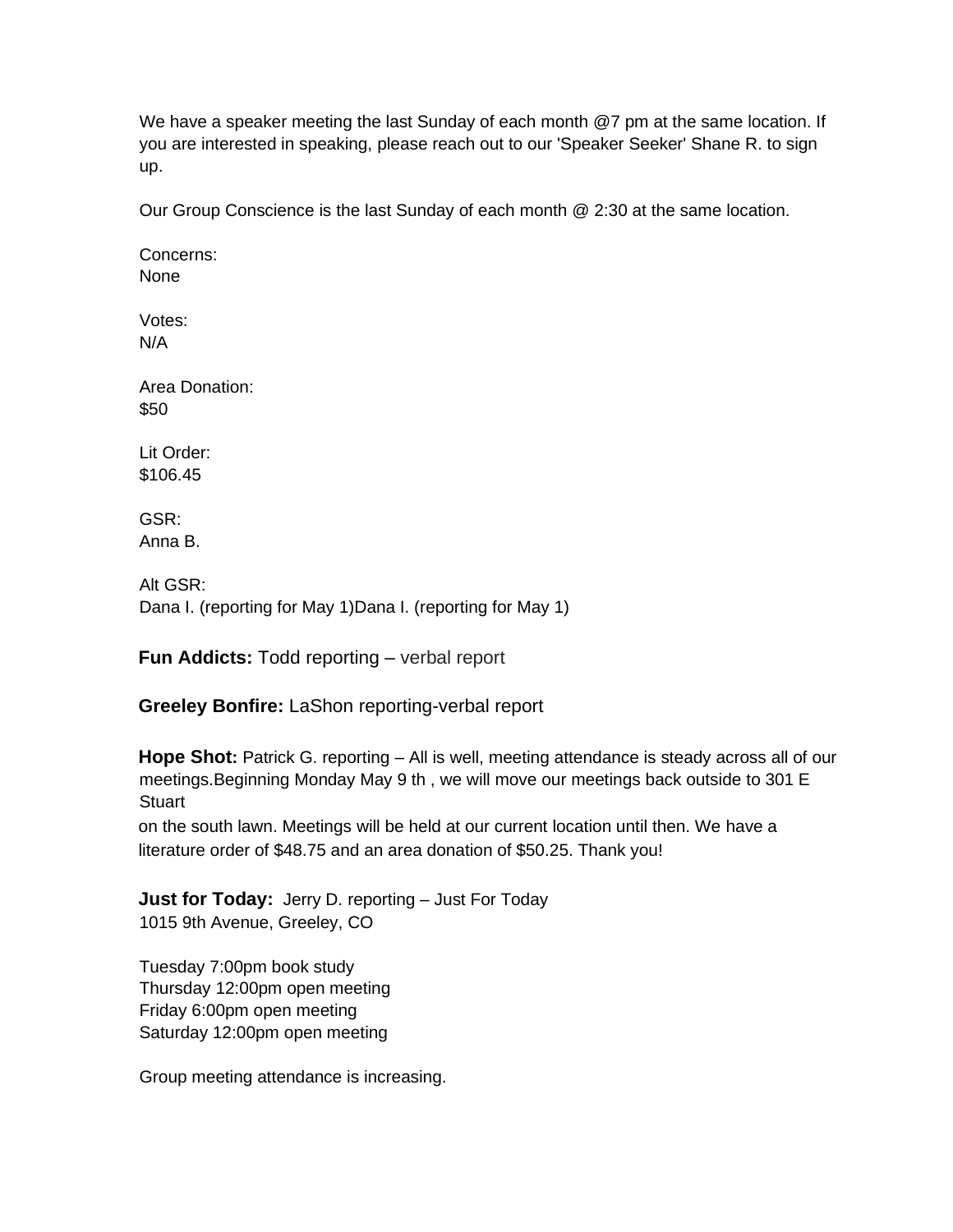Offices filled are: **Treasurer** GSR and Asst. GSR Secretary temporary

Concerns: None

Votes: N/A

Area Donation: \$0.00

Lit Order: \$76.20

GSR: Jerry Dasher

**Primary Purpose:** Darren R./Jim M. reporting – All is well. Could use more female support.

Masks are optional. Concerns: N/A Votes: Area Donation: N/A Lit Order: N/A GSR: Jim M Alt GSR: Darren R

**Solutions:** Sarah D. reporting – eform error-verbal report given

**Stairway to Freedom:** Dave L. reporting-Verbal report given

**Swag'd Out**: Kenny H. reporting – Good morning we continue to meet every Tuesday night at 7:00 p.m. at 2700 South Lemay in the dining room and every Sunday at 12:00 p.m. at Rolland Moore Park at the gazebos by the playground our Tuesday meeting is averaging 30 to 35 addicts and our Sunday Park meeting is averaging 10 addicts we have a lit order of \$4.80 and a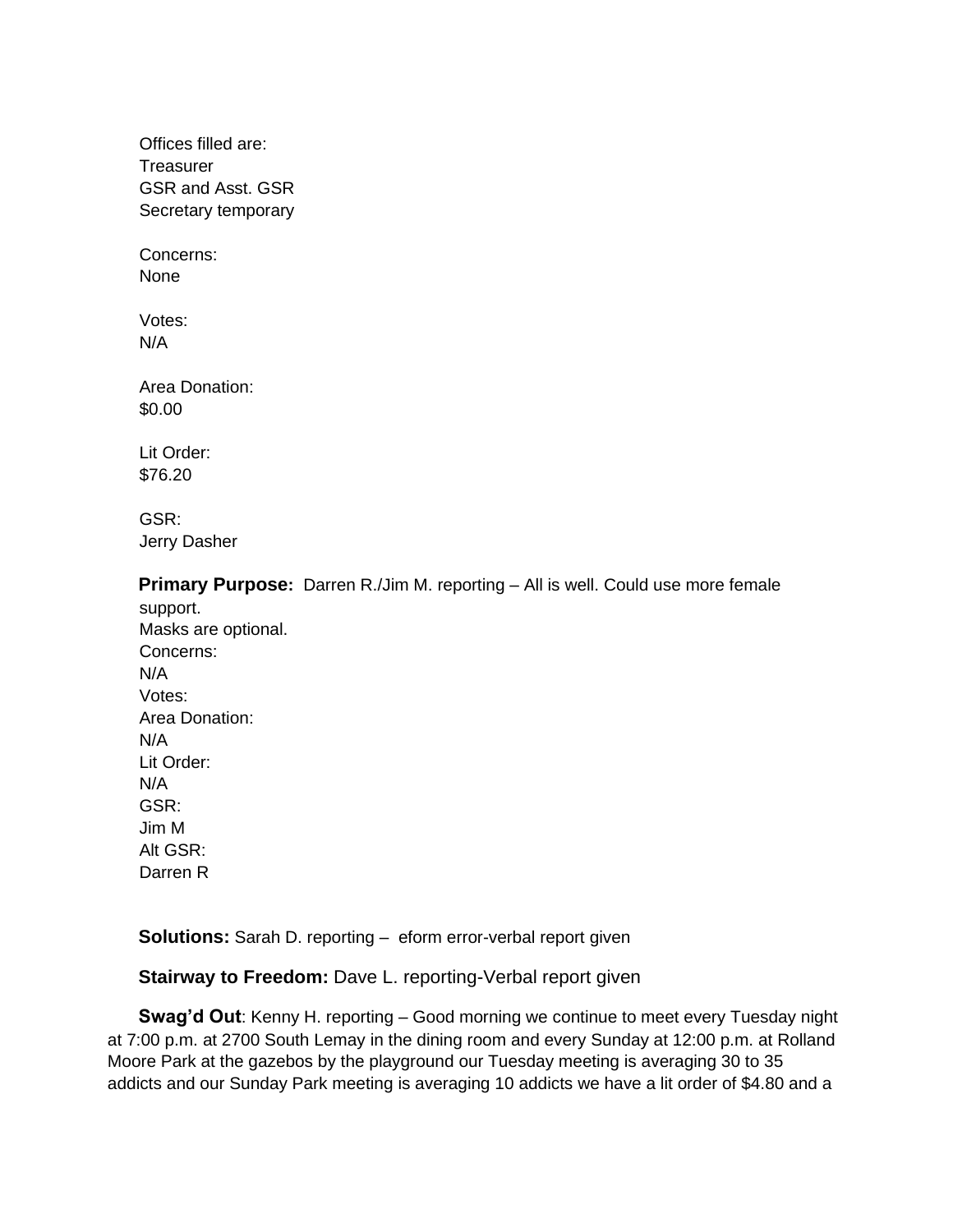world donation of \$40 thanks for letting me be of service.

Kenny H. Swag'd Out

Concerns: N/A

Votes:

Area Donation: \$40 to world

Lit Order: \$4.80

GSR: Kenny H.

Alt GSR: OpenOpen

> **Steps and Traditions Roulette:** Kendra W. reporting - Verbal report **When at The End of The Road:** Michael R. reporting – Verbal report

**Inactive groups:** Dead Without it, No Matter What!, New Hope, New Horizons. Meeting in the Park. Windsor Lighthouse

## **Officer Reports:**

**Chair:** Shane R: Good morning ASC.

I attended the Colorado regional assembly was very pleased to see so many members of the off-the-wall area in attendance. Thank you. It works if we work it.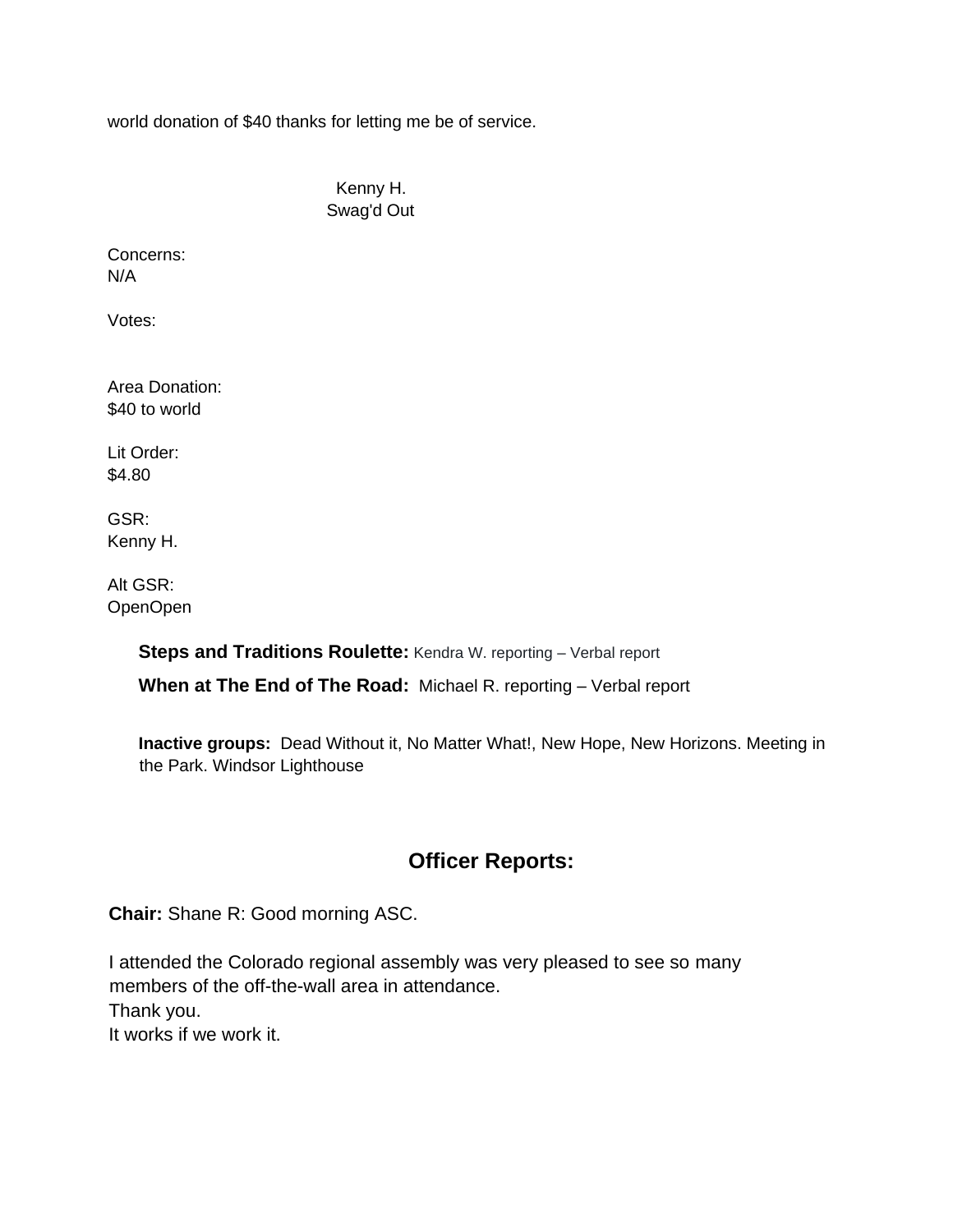I also attended the off-the-wall area speaker jam. It was well attended and a fantastic event for the purpose of building unity within our area in between our respective home groups.

As always it is an honor and a pleasure to serve this body and our area in this capacity. Just with deep gratitude that I think you all for the opportunity.

As my term as the off the wall area Service committee chair Draws to a close I sincerely hope that all members of our area what's the time, willingness, And desire to serve come forward to fill all open positions and keep our areas primary purpose strong, healthy, and effective.

In loving service,

Shane R.

**Vice Chair**: open

**Treasurer:** Trino F: Good morning ASC

We started the mouth of April with 1203.80 We had \$710.40 of deposits. Our total expenses are \$724.55. That bring our closing balance to \$1189.65. I could not find my notes for the Regional Donation, so no donation was made. ILS Trino F

| <b>April</b>                   |            |  |
|--------------------------------|------------|--|
| <b>Previous ending Balance</b> | \$1,203.80 |  |
| <b>Outstanding checks</b>      | \$0.00     |  |
| <b>Variations in costs</b>     | \$0.00     |  |
| <b>Available Balance</b>       | \$1,203.80 |  |
| <b>Bank Balance</b>            | \$1,203.80 |  |

| <b>Donations and Fundraising</b> |         |  |  |
|----------------------------------|---------|--|--|
| <b>Addicts Seeking Sanity</b>    | \$27.50 |  |  |
| <b>BYO Book</b>                  | \$0.00  |  |  |
| <b>Drug Busters</b>              | \$0.00  |  |  |
| <b>Earned My Seat</b>            | \$0.00  |  |  |
| <b>Freed From Insanity</b>       | \$0.00  |  |  |
| <b>Fun Addicts</b>               | \$0.00  |  |  |
| <b>Greeley Bonfire</b>           | \$0.00  |  |  |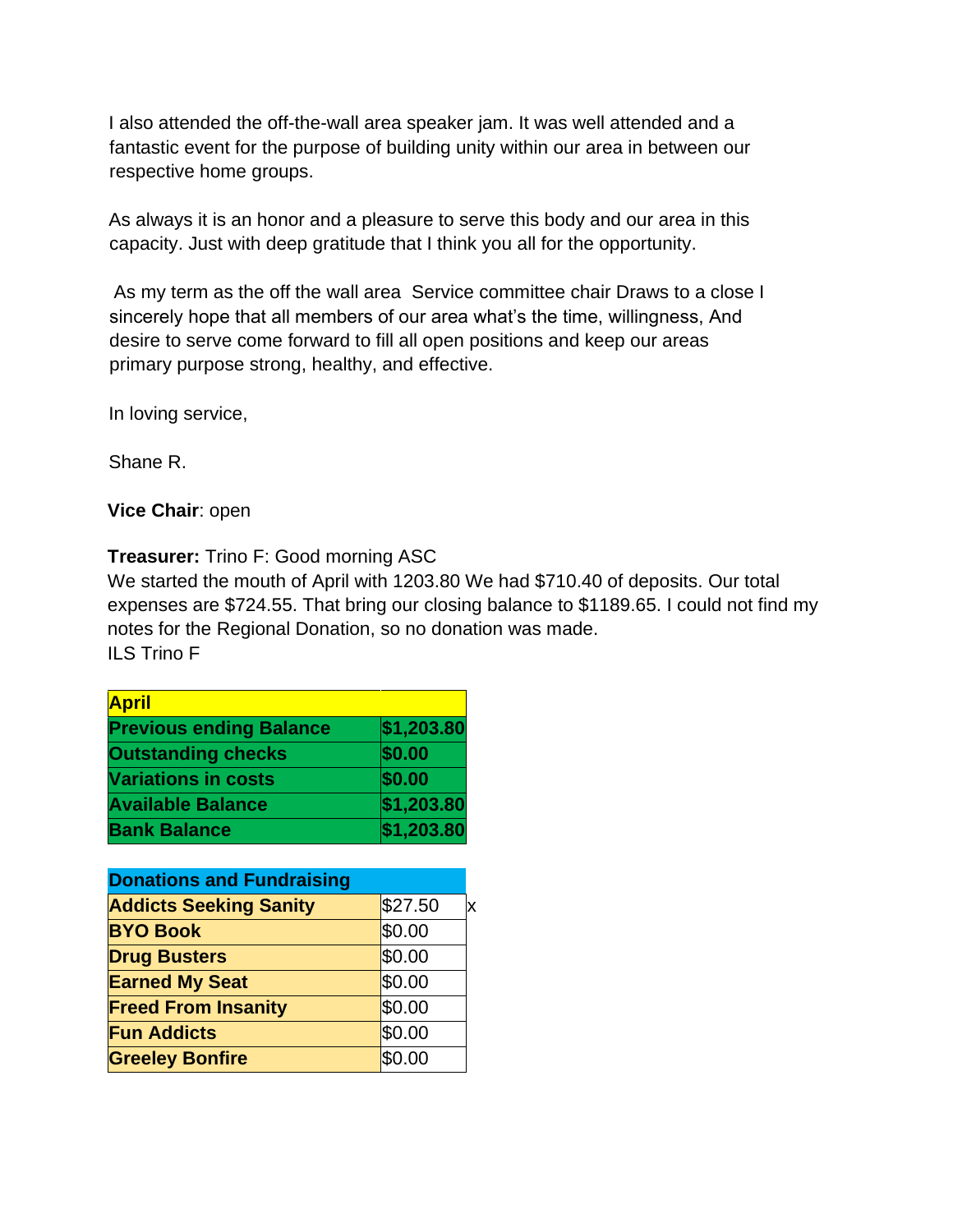| \$0.00                                      |
|---------------------------------------------|
| \$100.70                                    |
| \$0.00                                      |
| \$0.00                                      |
| \$0.00                                      |
| \$0.00                                      |
| \$0.00                                      |
| \$0.00                                      |
| \$0.00                                      |
| \$0.00                                      |
| \$70.00                                     |
| \$185.00                                    |
| <b>Steps and Traditions Roulette \$0.00</b> |
| When At The End Of The Road \$0.00          |
| \$0.00                                      |
| \$383.20                                    |
| \$0.00                                      |
| \$327.20                                    |
| \$0.00                                      |
| \$0.00                                      |
| \$0.00                                      |
| \$0.00                                      |
| \$710.40                                    |
|                                             |
|                                             |
|                                             |

| Literature breakdown Income Expense |  |
|-------------------------------------|--|
| From sales                          |  |

**Vice Treasurer:** Dana I: Good morning Off The Wall Area… Not much to report this morning….

• I checked the PO Box last week – as usual, only 1 lonely piece of mail (Canvas monthly bank statement)

Thank you for allowing me to be of service!

Dana I. **Asst. Treasurer** 

**Secretary:** Shell H: Please us the new electronic Group Report Form. Feel free to use it for any other reports as well. You can submit online for Groups to submit their report to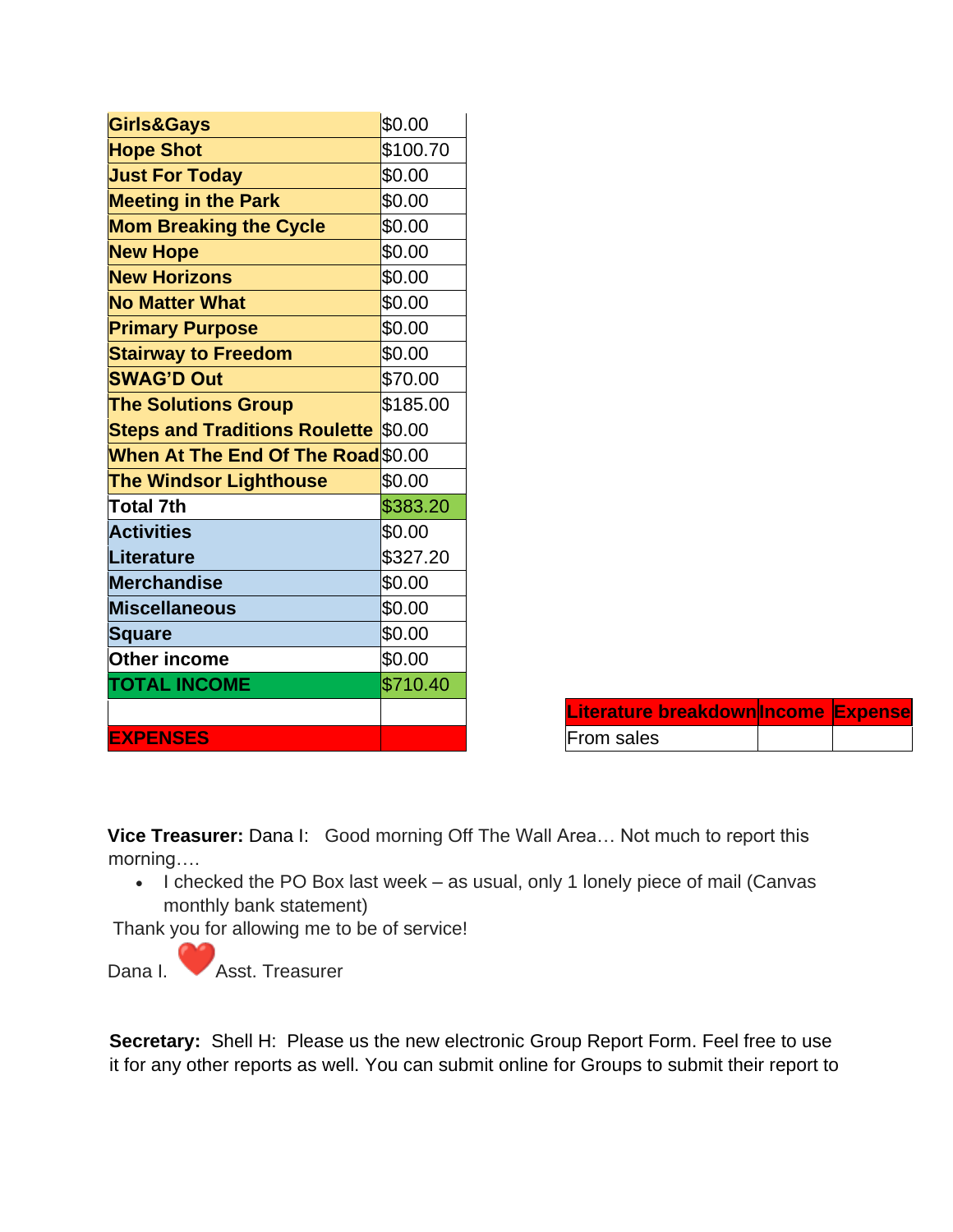the Secretary. Don't forget to fill in your email address if you want it to send you a copy as well. We are trying to make it easier for Groups to place their reports. It is under GSR Checklist tab of the website:

<https://www.otwna.org/gsr-checklist/>

**\*e**-form seems to be having some issues. Some come through and some do not. More will be revealed**.**

**RCM 1:** Lyndsay M. reporting – CRSCNA open positions Vice Chair PR Chair PI Chair WSLD Treasurer CRRCMO Treasurer

Discussion about dissolving the PR position because it has been open for so long.

CAR/CAT Voting and Tally (RD/RDA)

•Conference Agenda Report Motion

-Car Motion 1-passed will be voted for Colorado Region as such

-Car Motion 2-passed will be voted for Colorado Region as such

-Car Motion 3-passed will be voted for Colorado Region as such

-Car Motion 4-passed will be voted for Colorado Region as such

-Car Motion 5-passed will be voted for Colorado Region as such

• Conference Approval Track Motion

Donation to World for \$2,275.73

Activities: 5/7/2022 4-6 pm Bingo Night - Lakewood, CO 6/4/2022 11am-5pm Service Carnival - Denver, CO 6-10-6/12 CRRMCO Campout - Leadville, CO 10/27-10/30 WSLD Denver, CO

Closing Balance \$15,244.70 (Encumbered Funds) All Unencumbered funds donated to NAWS

**RCM 2:** Dave L. reporting – Good Morning Off the Wall. The Regional Assembly was a great success, thank you to all of the groups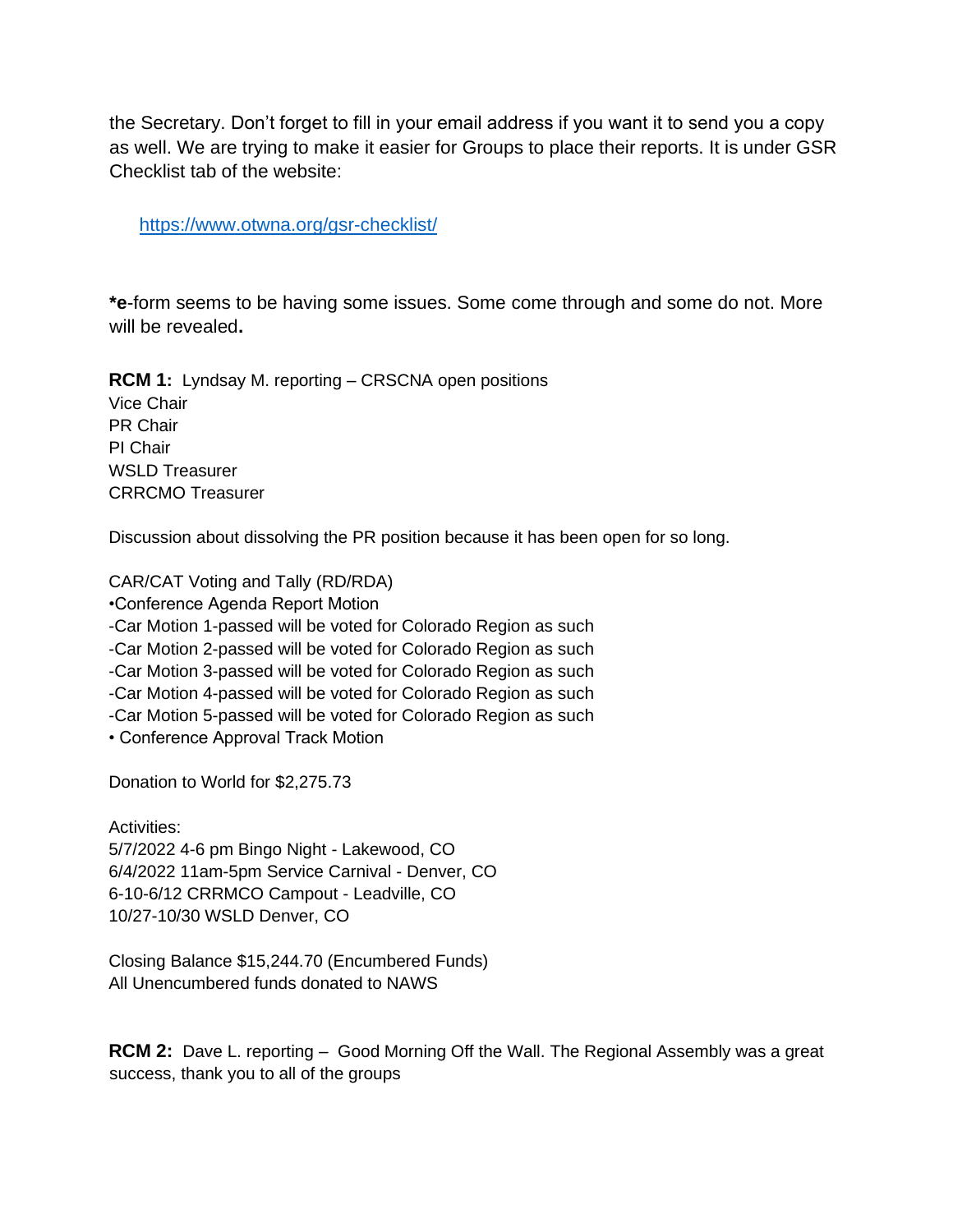for getting the word out about attending and voting for the CAR and CAT. The Off the Wall Area has

great unity and showed up in numbers, I counted 7 GSR's and 5 visitors from our area. Here are the

minutes from the meeting….

CAR/CAT Voting and Tally

Conference Agenda Report Motion

Car Motion 1-passed will be voted for Colorado Region as such Car Motion 2-passed will be voted for Colorado Region as such

Car Motion 3-passed will be voted for Colorado Region as such

Car Motion 4-passed will be voted for Colorado Region as such

Car Motion 5-passed will be voted for Colorado Region as such

• Conference Approval Track Motion

**Elections** 

CRSCNA Chair-Angie R.

CRSCNA Treasurer-Ian D.

CRSCNA Secretary-Niki C.

CNAC Member at Large-Jay M.

CRRMCO Secretary-Jonathan F

The Region is looking for members with clean time to serve

Open Regional Positions

CRSCNA Vice Chair

CRSCNA PR Chair-open for over 1 year

CRSCNA PI Chair-open for over 2 years

CRRMCO Treasurer

WSLD Treasurer

CRSCNA donated \$2275.73 to NAWS

## **Subcommittee Reports:**

**CRCNA Liaison:** Ty G. reporting-Verbal report

**Activities**: Lauren C. reporting –eform error-verbal report given

**Hospitals & Institutions:** Sarah D. reporting – eform error-resent (Thanks Sarah)- H&I subcommittee would like the area to welcome two new panel members of Narcotics Anonymous to the subcommittee of H&I, Amy J and Ryan B! Thank you for your willingness to service! We are so excited to announce our new and easier way to point members in the direction of service, with a volunteer click here tab highlighted in orange on our service page. Also an online group report form under the GSR checklist.

Concerns:

We are still looking for panel members for H&I.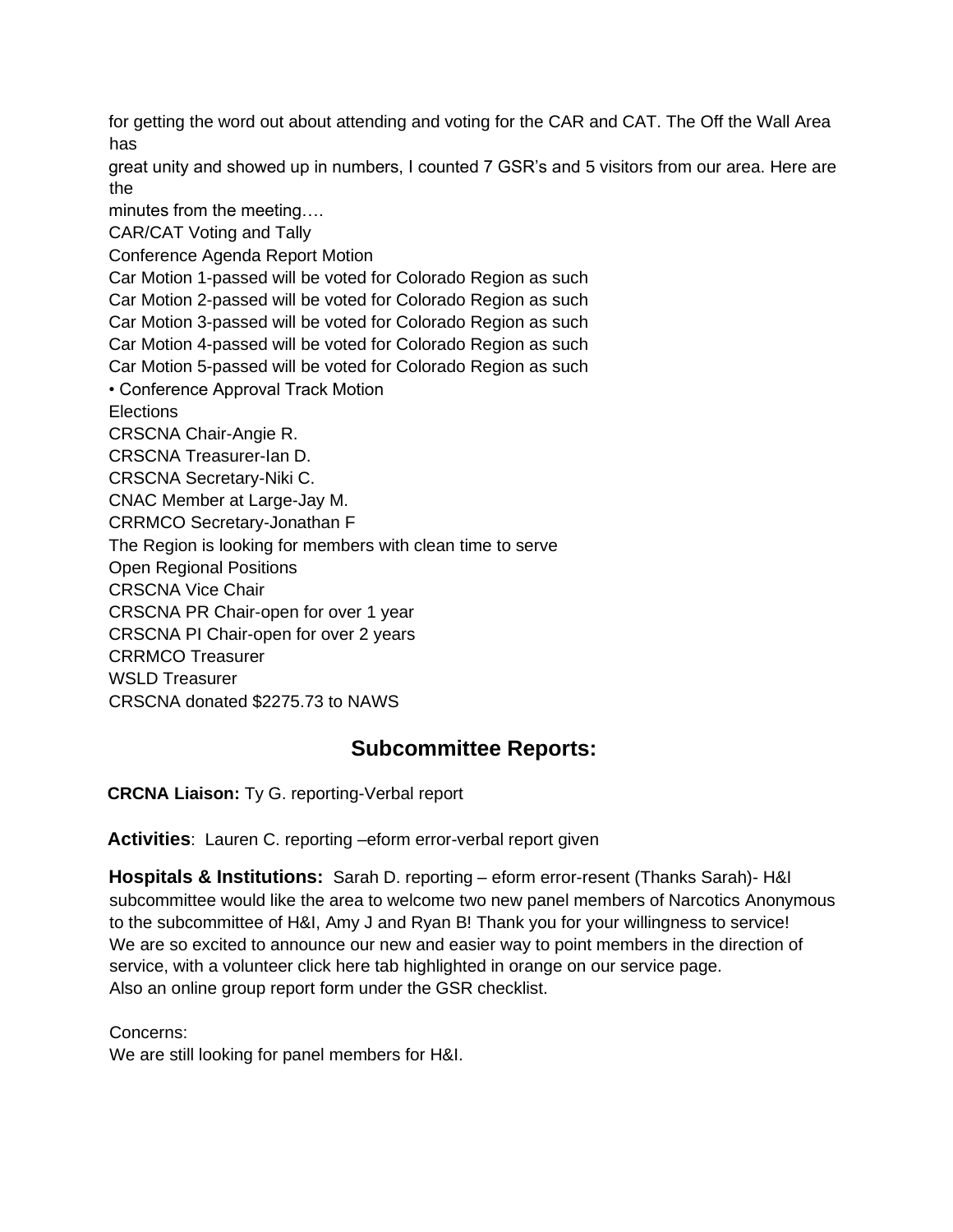Votes: No votes at this time.

Area Donation: 0.00

Lit Order: 12.50

GSR: Shawn H Chair

Alt GSR: Sarah D Vice chair

### **Public Information:** Sohail H. reporting- PI Subcommittee Report

4.30.2022

9:30am - 10:20am

Attendance: Sohail H. (Chair), Steve D. (Phoneline), Jesse (Webservant), James (PI Literature), Zach H. Karl W.

Chair - Sohail H.

- Hope Shot meeting will begin meeting outside on May 9<sup>th</sup> and Meeting in the Park will resume meetings in May on Monday, Tuesday, Wednesday. We will wait to distribute meeting lists after May  $9<sup>th</sup>$  when these meetings change.

I will order 50 Posters (8.5x11) and 25 posters (11 x 19) from Copy Shoppe.

Posters are needed for Poster Drive on June 11th

- Mile Hi Area PI hosting Service Carnival on June 4<sup>th</sup> at 8085 Hampden Ave from 11am-5 pm. OTW PI will have a booth available for Service Carnival. Will connect with Mile High PI Chair about more information about this event and what it entails.

Phoneline: (Steve D.)

30 Calls, no voicemails, no text messages.

211 has called Phoneline to update information.

Discussion on boundaries in regard to giving phone numbers while on phoneline.

Webservant: (Jesse)

Typically getting 80-100 uses a day, Getting more clicks from Mobile Users then Desktops Added 2 new forms:

- H&I Volunteer Form located on H&I Subcommittee Tab. Click Volunteer.

- Group Report Form located on GSR Checklist Tab under ONLINE Group Report Form.

Literature - From James R via email

Made rounds April 4<sup>th</sup> to all facilities in our area to fill racks and drop off meeting lists. Made call to another interested member to see about going along, his schedule didn't allow him to go this time. Made a stop by NRBH detox as they have had a rack from H&I for 2yrs, and thought it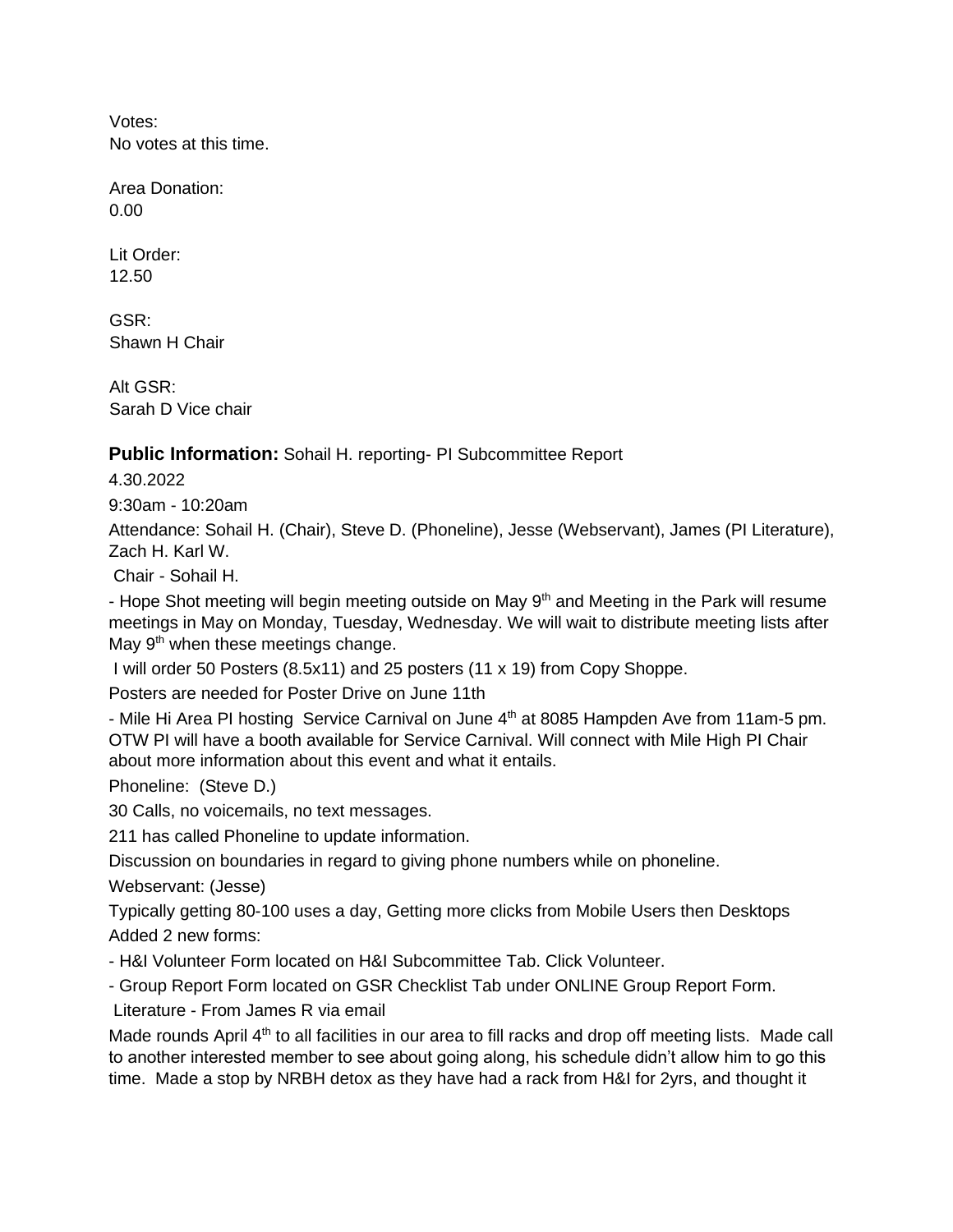might need to be filled. It did (I felt this an appropriate PI thing since no H&I is going in and I had lit on hand). It is now filled! Had a request from a member to contact someone from the Community Grief Center. I left name, number and a brief message – I haven't heard back. (PI Chair also reached and left message)

Am requesting \$8.75 in literature.

New Business:

- Discussion of WSLD (Western Service Learning Days) in Denver, CO as this Convention assists Trusted Servants such as PI Chair, Webservant, HI Chair, Phoneline. Members discussed possibility of requesting ASC to assist for Registration for Trusted Servants who would benefit the Area. Tabled until after Elections.

Meeting Adjourned

#### **Merchandise:** Amy K./Patrick G. reporting – Hello OTW Area!

Thank you so much for letting me serve as your Merchandise Chair since December 2019. From the beginning of my time as chair, I'd hoped to show the subcommittee the myriad of options we have as servants in recovery. Illustrating the spectrum of choices ranged from moving to disband the entire subcommittee on my first day, to halting the printing of hateful imagery in 2020, all the while requesting \$600 a pop on 4 occasions for fantastic merchandise. Anything is do-able as long as the body approves it through the voting process outlined in our guidelines. It's been a heck of a ride and the only service position where I've been the subject of a redress for personal grievance at 3 different meetings.

I think we did alright, as we managed to promote unity and make more than our original seed money. Go, us!

It is with great enthusiasm I nominate PATRICK G. as Merch Chair. He has worked tirelessly behind the scenes to produce and provide merchandise for OTW as vice chair of the sub committee. His attention to detail and dedication is off the charts, plus he is teachable and humble, while eager to serve. Thanks for the memories and all the support, fellow addicts.

 $II$  S-Amy

It took longer than expected, but the spring merchandise is in and available for purchase. Colors and styles are shown below, shirts are \$20 and tank tops are \$15. We'll be visiting different meetings to get this stuff out there, but anyone can order by sending an email to [otwmerch@gmail.com](mailto:otwmerch@gmail.com) and we'll get it delivered.

The merchandise for spring has been picked up and we are ready to start distributing it, pictures have gone out to the blast. We have a mix of t-shirts and tank tops in navy blue and black colors and in various sizes. Cost will start at \$20 for shirts and \$15 for tanks. The other members of the committee and I will work on getting to meetings around the OTW area to offer the merch there. Of course, if anybody has any questions or would like to place an order, feel free to email us at otwmerch@gmail.com and we will work to get that delivered. Thank you for letting us serve.

**Literature**: Dave A. reporting – April was a somewhat slow month even though I placed 2 orders. A new order will be placed soon to accommodate the Fun Addicts wishing to buy chips